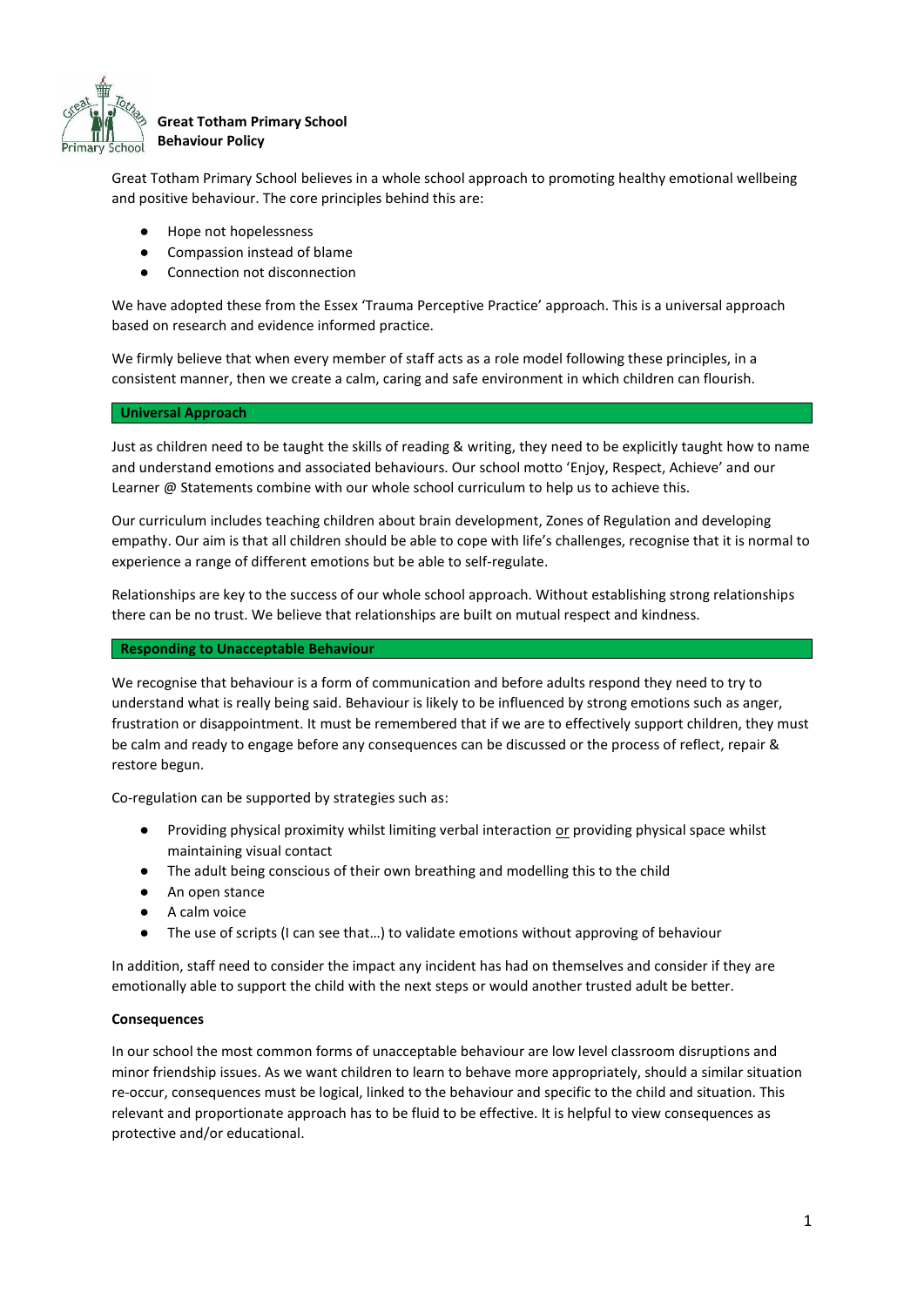A protective consequence is one that protects the rights of others and keeps a child safe. This may include:

- Increased staff ratio
- Changes to the school day
- Management of outside spaces
- A child being escorted in social situations

Best practice is for protective consequences to run alongside educational ones.

An educational consequence supports, through intentional teaching and encouragement, the child to behave differently next time. This may include:

- Completing the task they have disrupted at an appropriate time
- The child assisting with repairs when they have caused damage
- Providing opportunities for the child to learn about the impact of their behaviour
- Providing the opportunity to 'put things right' through the process of reflect, repair and restore

Consequences could be stand-alone events or part of a journey. For some children, especially those who have experienced trauma, it will take time to re-build neural pathways and learn new responses.

### **Reflect, Repair and Restore**

Steps for once the situation has been sufficiently calmed

- 1. Explore what happened (tell the story)
- 2. Explore what people were thinking and feeling at the time
- 3. Explore who has been affected and how
- 4. Explore how relationships can be repaired
- 5. Summarise what has been learnt so there can be different responses next time

Some examples of restorative questions may be:

- What would you like to happen next?
- How can we make things better for you and the others affected?
- If everything was going to be alright what would need to happen?
- How can you help to put this right?

To be effective the reflect, restore and repair process should be adjusted according to age, understanding and any other needs of the children affected.

## **Additional Needs**

We recognise some children have additional needs that require a specific approach. This could be due to SEND, neurological differences or the impact of trauma.

Required support would be detailed in the child's One Plan, and/or where necessary individual risk assessment and Personalised Engagement Plan.

### **Beyond the School Gate**

Unacceptable behaviour that occurs beyond the school gate predominately remains the responsibility of the parent. We reserve the right to address unacceptable behaviour that affects school relationships for example when there is a direct link to school or when behaviour creates issues within school.

In addition, with the ever increasing use of social media and online gaming the boundaries between home and school are often blurred and school support may be beneficial.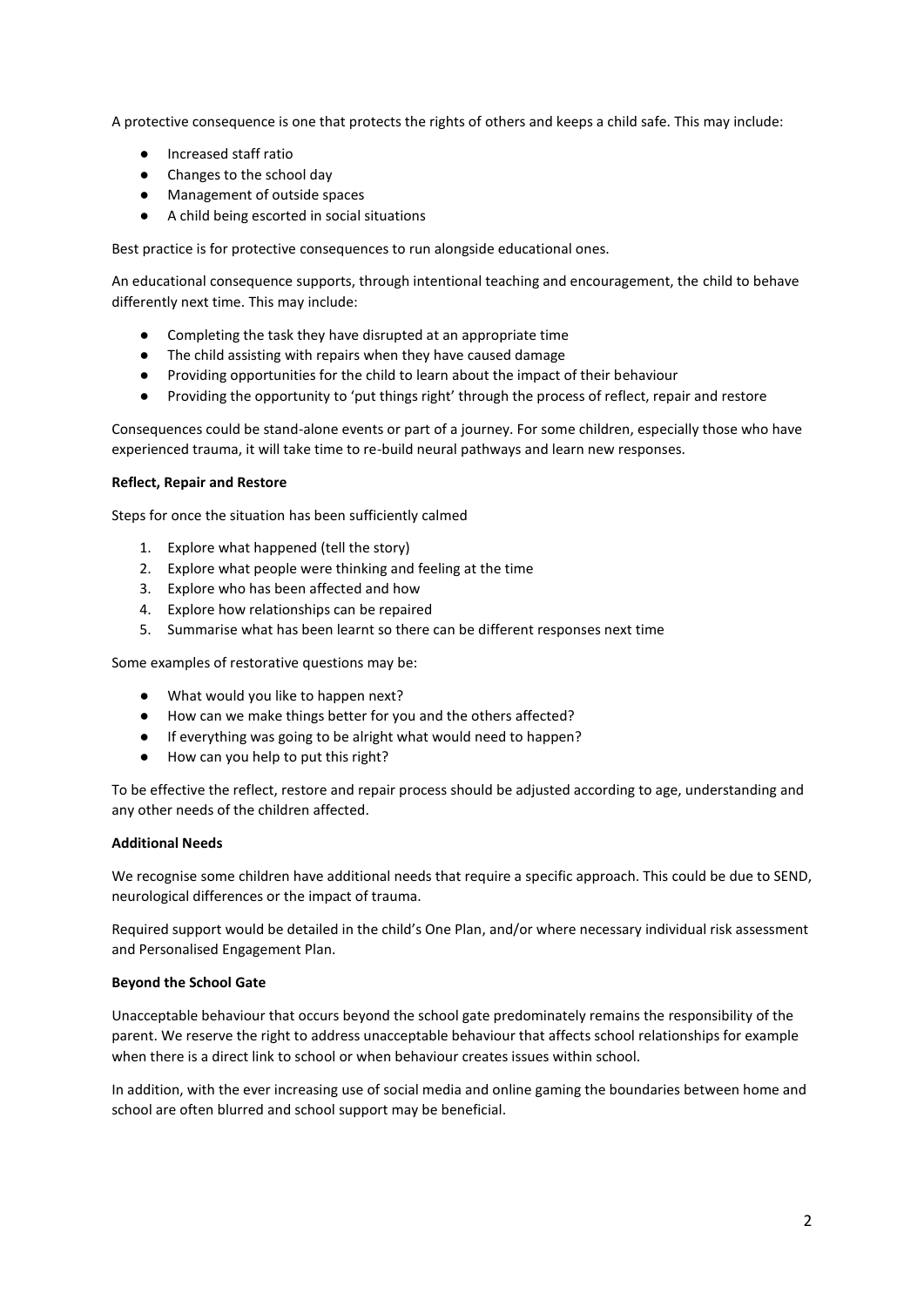### **Use of Physical Contact Including Restraint**

There are occasions when staff will have cause to have physical contact with children for a variety of reasons, this may include:

- to comfort a child in distress (appropriate to their age and individual specific needs)
- to direct a child
- for curricular reasons (for example in PE, Music, Drama etc)
- in an emergency, to avert danger

The guidance produced by the Department for Education (July 2013) states that:

"Schools should not have a 'no contact' policy. There is a real risk that such a policy might place a *member of staff in breach of their duty of care towards a child or young person or prevent them taking action needed to prevent a child or young person causing harm."*

In all situations where physical contact between staff and children takes place, staff must consider the following:

- the child's age and level of understanding
- the child's individual needs and history
- the location where the contact takes place (ideally with others present)

### **Appropriate Physical Contact**

- **Hugging -** a sideways on hug, with the adult putting their hands on the child's shoulders so the adult's hands can be seen
- **Hand-holding** it is natural that young children sometimes enjoy being able to hold hands with adults around them. This is perfectly acceptable when the hand-holding is compliant
- **Side by side sitting/standing** some children seek comfort by either standing or sitting in contact with an adult. The adult should position the child to the side of their body

### **The Use of Reasonable Force**

In order to maintain the safety and welfare of our children, it may sometimes be necessary to use reasonable force, as permitted by law. The term 'reasonable force' covers the broad range of actions for the purpose of control and restraint. This can range from guiding a child to safety by the arm (not gripping) or in more extreme circumstances, the need to prevent violence or injury.

The decision on whether or not to physically intervene is down to the professional judgement of the staff member and should always depend upon individual circumstances. In the event that reasonable force is used then the requirement is to use no more force than is needed. Physical force will never be used as a punishment.

### **Circumstances when reasonable force may be used:**

- To remove a disruptive child from the classroom when they have refused to follow instructions to do so
- To prevent a child behaving in a way that disrupts a school event, trip etc.
- Preventing a child from leaving a classroom or school site when to leave would risk their safety or lead to behaviour that disrupts others
- Prevent a child from attacking another individual, or to stop a fight
- To restrain a child who is at risk of harming themselves.

Following any serious incident involving the use of reasonable force, the staff member will make a record which will be kept on file by the Deputy Headteacher and parents informed.